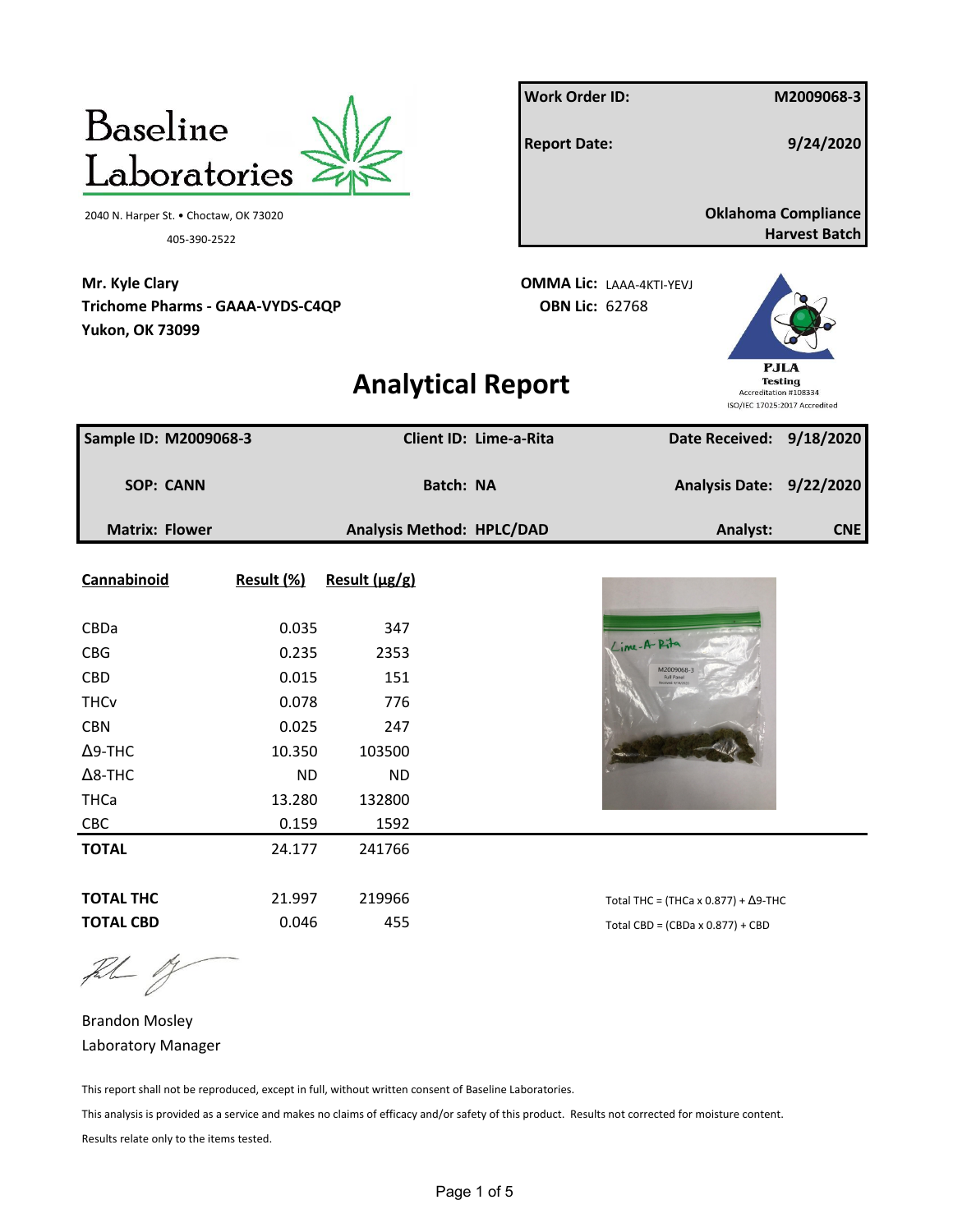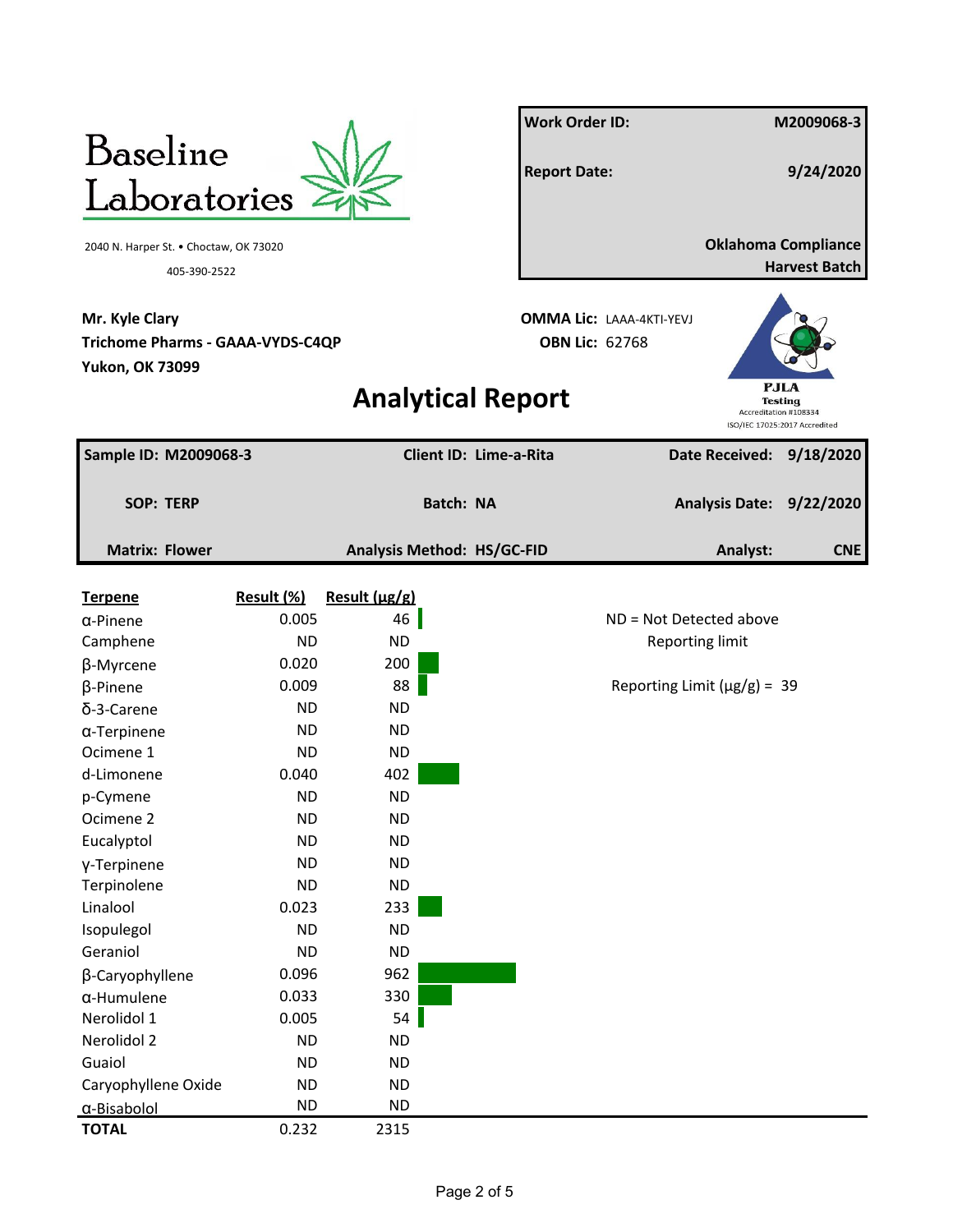

Result Below State Action Level

Result Above State Action Level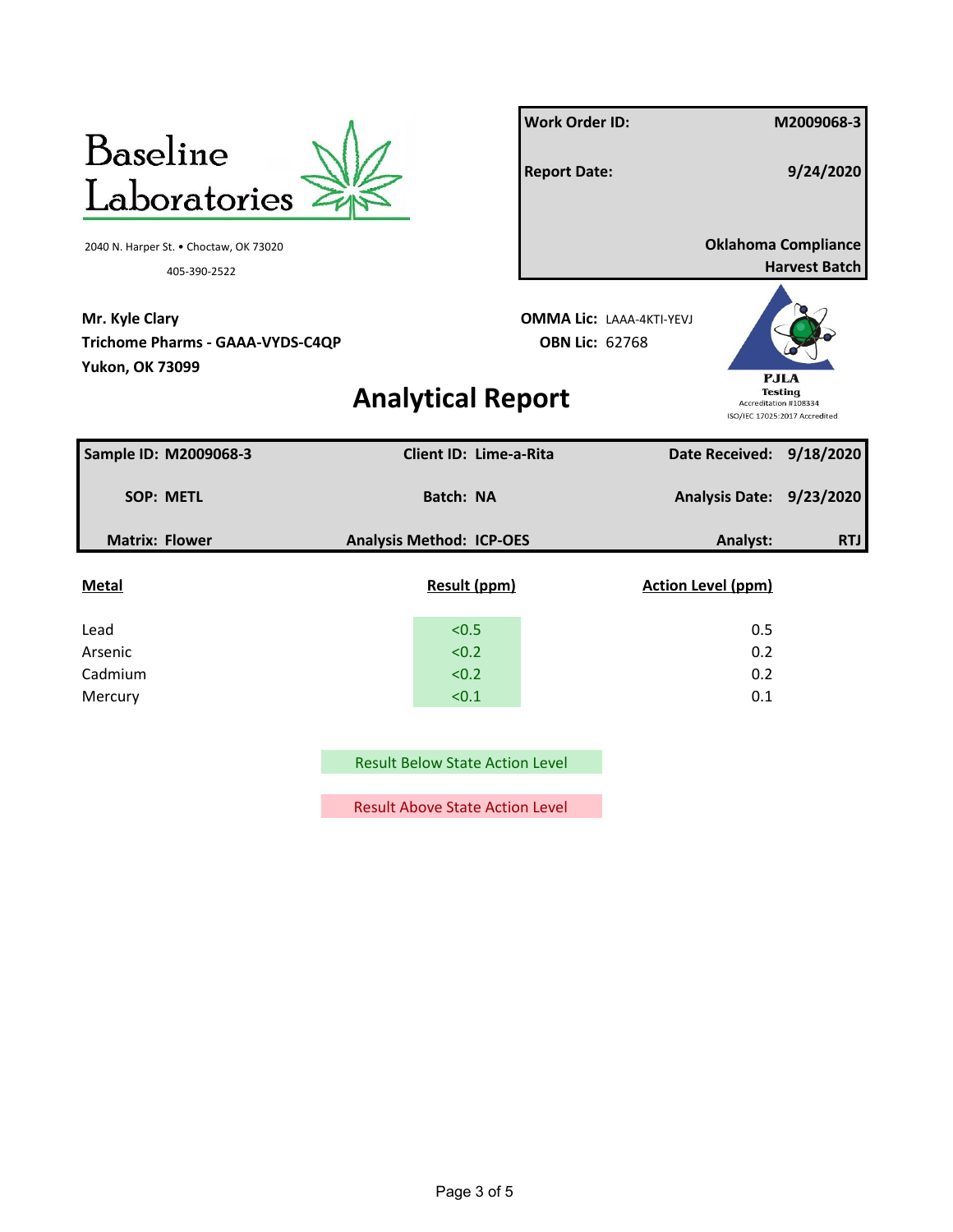

**Mr. Kyle Clary OMMA Lic:** LAAA-4KTI-YEVJ **Trichome Pharms - GAAA-VYDS-C4QP OBN Lic:** 62768 **Yukon, OK 73099**

**Work Order ID: M2009068-3 Report Date: 9/24/2020** 2040 N. Harper St. • Choctaw, OK 73020 **Oklahoma Compliance** 405-390-2522 **Harvest Batch**

**Analytical Report**



| Sample ID: M2009068-3 | Client ID: Lime-a-Rita    | Date Received: 9/18/2020 |            |
|-----------------------|---------------------------|--------------------------|------------|
| SOP: LCMS             | Batch: NA                 | Analysis Date: 9/22/2020 |            |
| <b>Matrix: Flower</b> | Analysis Method: LC-MS/MS | Analyst:                 | <b>DES</b> |
| <b>Pesticide</b>      | Result (ug/g)             | Action Level (ug/g)      |            |
| Abamectin B1a & B1b   | < 0.5                     | 0.5                      |            |
| Azoxystrobin          | < 0.2                     | 0.2                      |            |
| Bifenazate            | < 0.2                     | 0.2                      |            |
| Etoxazole             | < 0.2                     | 0.2                      |            |
| Imazilil              | < 0.2                     | 0.2                      |            |
| Imidacloprid          | < 0.4                     | 0.4                      |            |
| Malathion             | < 0.2                     | 0.2                      |            |
| Myclobutanil          | < 0.2                     | 0.2                      |            |
| Permethrins           | < 0.2                     | 0.2                      |            |
| Spinosad A & D        | < 0.2                     | 0.2                      |            |
| Spiromesifen          | < 0.2                     | 0.2                      |            |
| Spirotetramat         | < 0.2                     | 0.2                      |            |
| Tebuconazole          | < 0.4                     | 0.4                      |            |

Result Below State Action Level

Result Above State Action Level